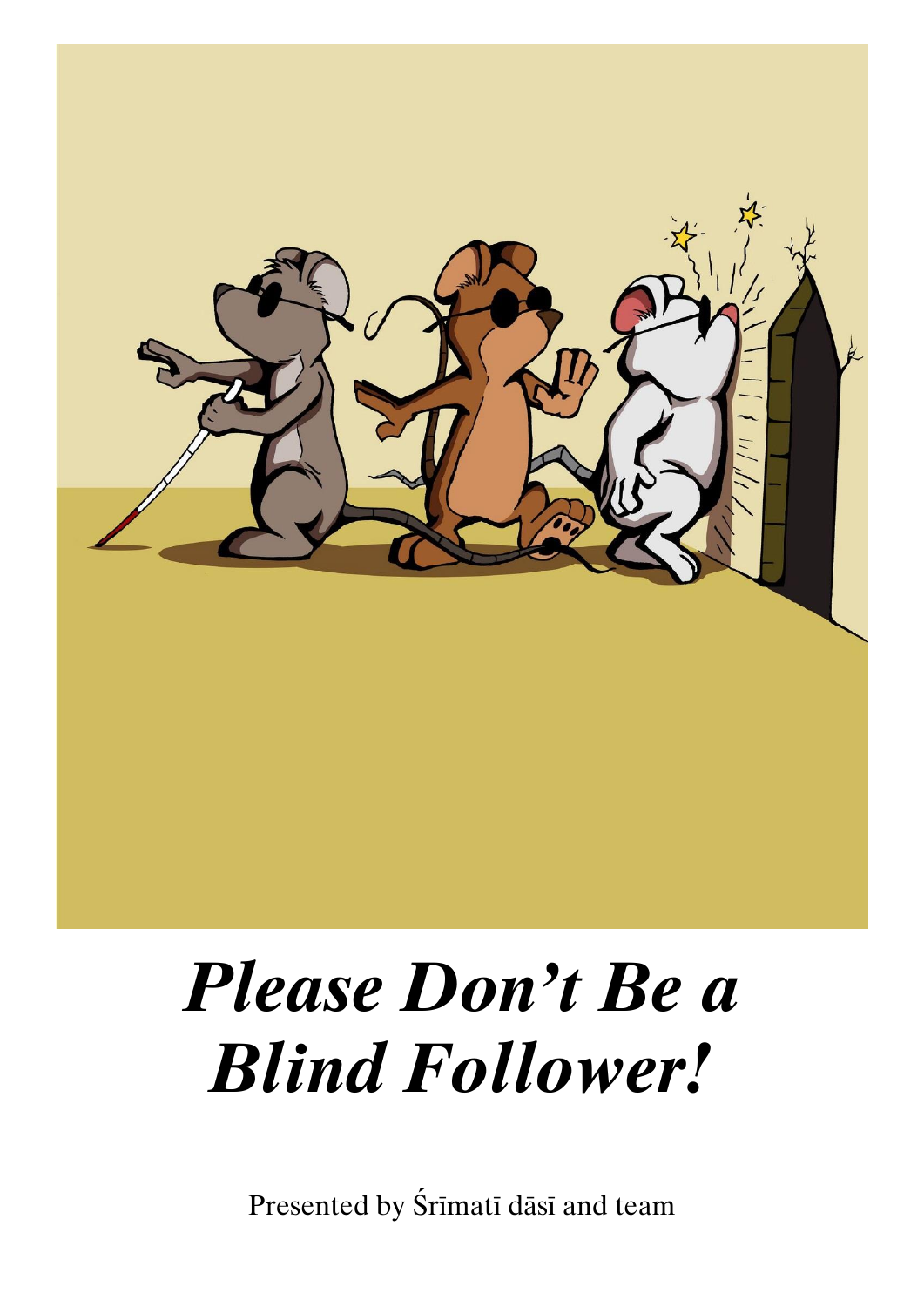## *Please Don't Be a Blind Follower!*

## *What Does Blind Following Mean?*

Blind following means: "Oh, there is a swami. So many thousands of people are following. Let me become his disciple." This is called blind following. You do not know what is that swami, whether he is a swami or a rascal. You do not know. But because everyone is going, "Oh, let me become his disciple." This is blind following, without any knowledge, blind following.

#### **—Bg Lecture 4.34-39, Los Angeles, January 12, 1969.**

Everyone who is devoid of transcendental knowledge is just like a blind man; such a blind man must first eradicate his blindness before he can attempt to lead others to light.

**— Message of Godhead**



## Be careful when you blindly follow the Masses... Most often, the 'M' is silent.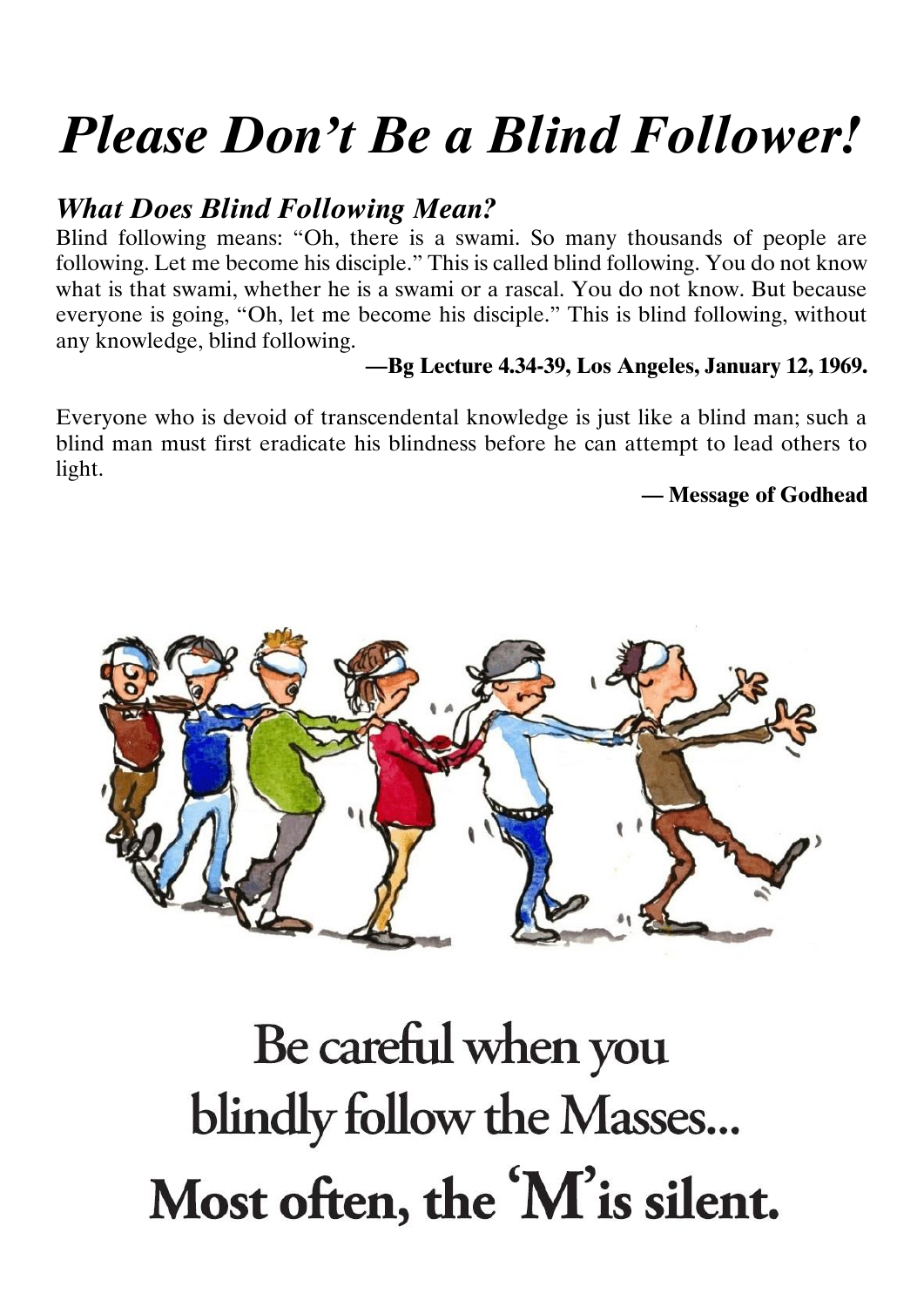## *What Is the Problem with Blind Following?*

Leaders who have fallen into ignorance and who mislead people by directing them to the path of destruction are, in effect, boarding a stone boat, and so too are those who blindly follow them. A stone boat would be unable to float and would sink in the water with its passengers. Similarly, those who mislead people go to hell, and their followers go with them.

#### **—ÇB 6.7.14**

One should never associate with materialists, those dedicated to gratifying their genitals and bellies. By following them one falls into the deepest pit of darkness, just like a blind man who follows another blind man.

#### **—ÇB 11.26.3**

It is useless to obey an imperfect person. That is the blind following the blind. If the leader does not follow the instructions of the supreme controller, he is necessarily blind, and he cannot lead. Why should we risk our lives by following blind men who believe that they are knowledgeable but are not? We should instead decide to take lessons from the Supreme Person, Krsna, who knows everything perfectly. Krsna knows past, present and future, and what is for our benefit.

#### **—Quest for Enlightenment**

**Prabhupäda:** Blind faith, without.... That I have already explained. Immediately, why do you forget? He shows me, "Prabhupäda, come this way." So I have no faith. Why shall I go? Then I have stop here, finished, movement finished. So you have to keep faith blindly. And if the man who is giving direction, he is perfect, then your faith will make you advanced. But if you go to a rascal cheater and if you have faith, blind faith, then you are lost.

#### **—Morning Walk, San Francisco, July 21. 1975.**

"One cannot deny the order of a spiritual master. Therefore one has to select a spiritual master whose order, carrying, you'll not commit a mistake. You see? Now, suppose if you accept a wrong person as spiritual master, and if you, if he guides you wrongly, then your whole life is spoiled. So one has to accept a spiritual master whose guidance will make his life perfect. That is the relation between spiritual master and disciple. It is not a formality. It is a great responsibility both for the disciple and for the spiritual master". **—Bg Lecture 2.7-11, New York, March 2, 1966.**

We'll never say that, "In my opinion, it should be like this". Oh what opinion I have got? What value I have got of my opinion? What is my value? I am a blunt man. I cannot acquire any knowledge perfectly. What is the use of my opinion?

#### **—Bg Lecture 7.28-8.6, New York, October 23, 1966.**

There are certain class of men who are simply philosophizing and there are certain class of men who are simply blindly following religious ritualistic process. So *Bhagavad-gétä*  is combination of both. That is scientific. You should be religious, but should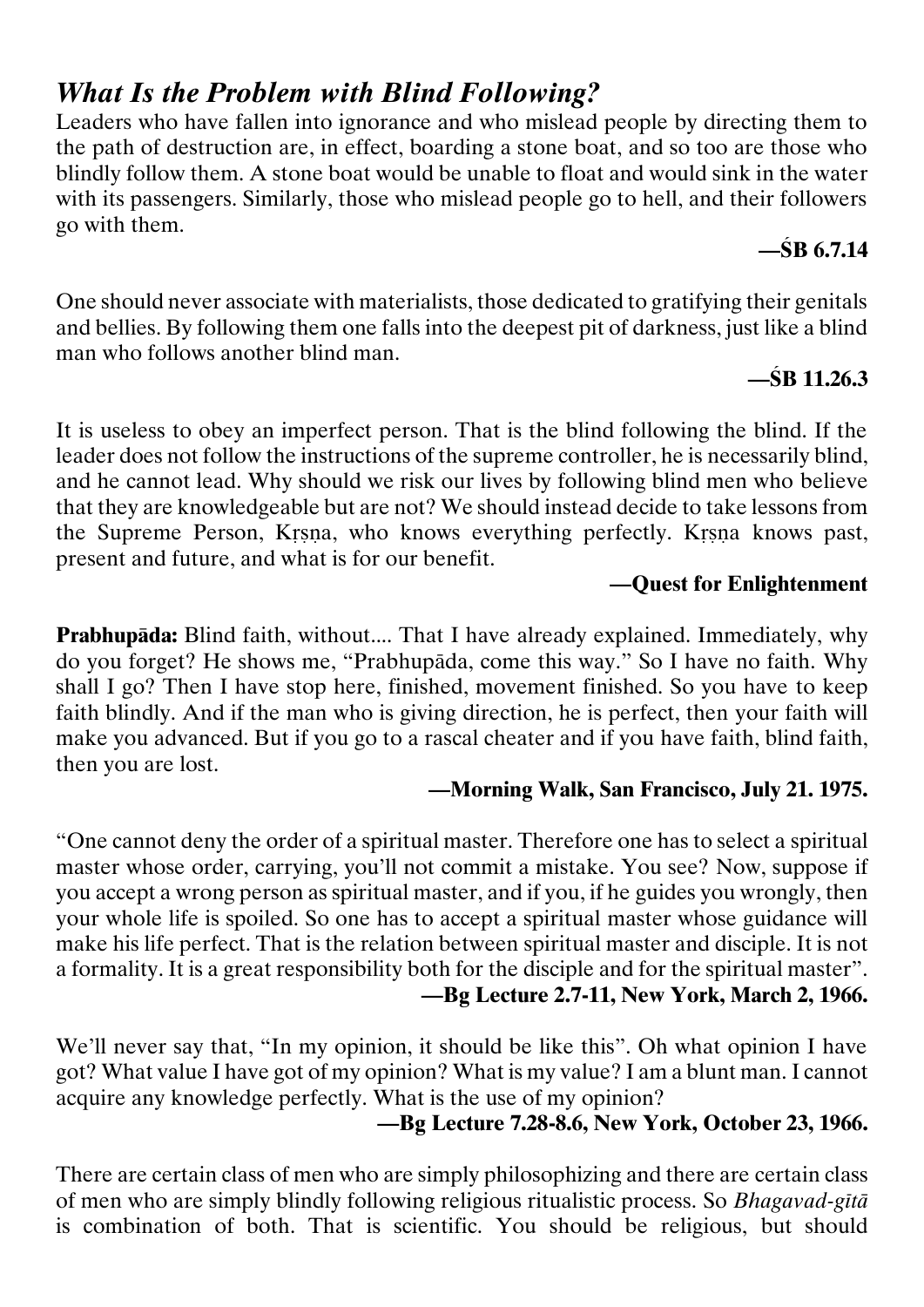understand everything philosophically. Otherwise one becomes fanatic, religious fanatic. In the *Caitanya-caritāmrta* it is clearly said that *caitanyera dayāra kathā karaha vicära*. You people, you try to understand the gifts of Caitanya Mahäprabhu by your philosophical understanding. Not blindly, philosophically. If you simply stick to your own religious ritualistic principles, don't try to understand the philosophy of everything, then you become a fanatic. So we should not become religious fanatics, nor dry mental speculators. Both these classes of men are dangerous. They cannot make any advance. The combination. You should be religious, but try to understand each and every line philosophically.

#### **—Bg Lecture 3.1-5, Los Angeles, December 20, 1968.**

Those who are not representative of Krsna, they will say simply dogmas. Just like in every religion there is a dogma. But in *Bhägavata* religion, *Bhägavata-dharma*, there is no dogma. Caitanya Mahāprabhu's *Bhāgavata-dharma*, the *Caitanya-caritāmrta*'s author, Krsnadāsa Kavirāja Gosvāmī, says, therefore, that *caitanyera dayāra kathā karaha vicära*. *Vicära* means you just try to understand the gift of Lord Caitanya by logic, *vicära*. Don't follow blindly. Following blindly something, that is not good. That will not stay. But one should take everything with logic. But the servants of God, they put everything in logic. *Caitanyera dayära kathä karaha vicära*. If you study the Caitanya's philosophy with logic and argument... Don't go by sentiment. The so-called missionary, they're simply bogus propaganda without any logic.

#### **—ÇB Lecture 6.2.1-5, Calcutta, January 6, 1971.**

In the materialistic way of life everyone is blind, and in spite of thousands of big blind leaders, the followers who are also blind cannot get any tangible benefit. So you have done your duty to give him some impression about Krsna Consciousness. That is all right. We should not waste much of our time with these so-called leaders because they are jackals in the forest. They are not actually leaders. The only leader is Krsna and one who is Krsna Conscious. Others are simply misleaders.

 $\frac{1}{2}$  **SP Letter to Hamsaduta, New Vrndävana, 8 June, 1969.** 

### *Why Is Faith In Transcendental Authority So Necessary?*

**Prabhupäda:** Without faith you cannot begin to work. The same example: You have gone to a barber shop. He is shaving, and people blindly, closing eyes, and he has got a razor. He can immediately cut. But why do you do this? Because you have faith that 'These people are professional barbers. They are shaving so many other people. They will not kill me. All right. Go on," This is faith. And if you have no faith, than you will never have clean shaven. You go away. So beginning is faith, but should not be blind. *Mahājano yena gatah sa panthāh* (CC Madhya 17.186). You have to take faith from great personalities.

#### **— Room Conversation, Fiji, May 2, 1976.**

Service in Krsna consciousness is, (however), best practiced under the able guidance of a spiritual master who is a bonafide representative of Krsna, who knows the nature of the student, and who can guide him to act in Krsna consciousness. As such, to be well versed in Krsna consciousness one has to act firmly and obey the representative of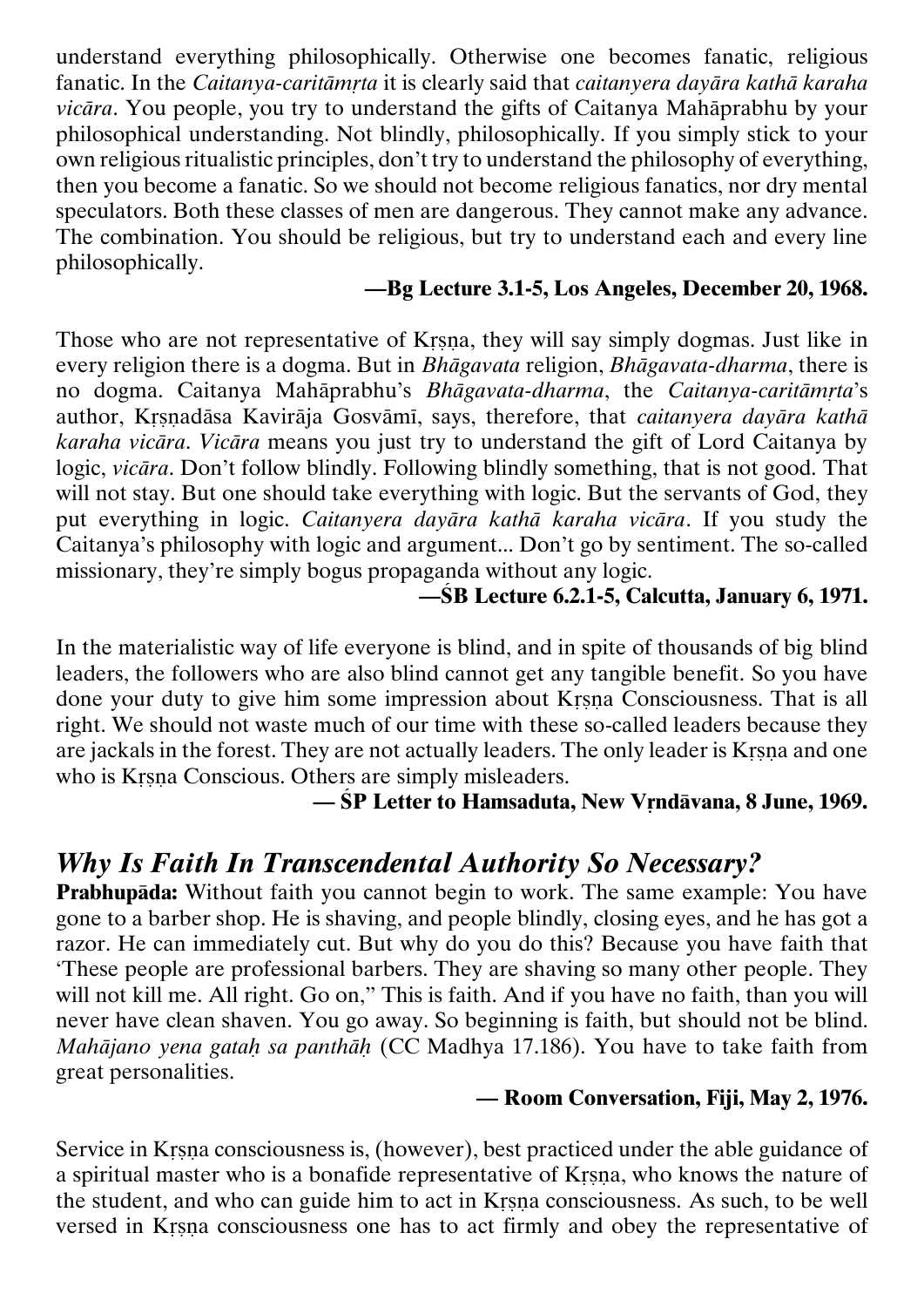Krsna, and one should accept the instruction of the bonafide spiritual master as one's mission in life.

#### **— Bg 2.41p**

**Prabhupāda:** "Simply by becoming devotee of Krsna, my life will be perfect." This faith is the basic principle. So unless one comes to this basic principle of faith, there is no question of progress. So little faith, even. Not full faith. It develops by *sädhu-saìga* (CC Madhya 22.83), by association with the devotees.  $\bar{A}$ *dau sraddhā tatah sādhu-sangah* (CC Madhya 23.14-15). Everything is there. If we adopt, then everyone can make his life successful. There is no doubt about it. Just like if you enter into a school, if you follow the regulative principles of the school and study, you, one day, you become M.A. Where is the difficulty? Where is the difficulty? But if from the beginning, if you have no faith, then what progress you'll make? If you, from the very beginning, if you think, "What will be, this school will do me. They're learning ABCD. What...?" (laughter) There is no faith. You may call it blind faith. But that is required.

#### **—Room Conversation with Indian Guests, London, July 11, 1973.**

**Prabhupäda:** Yes. That just like the father and the child. The father says, "You do this." So that is all-comprehensive. The father's idea is complete; it is good for the son. But the son says, "No. I want to act in this way." That is his folly. Similarly, what God says, that is religion, and... So there is no question of blind following. If you know, "Here is God. He is all-perfect, and whatever He is saying, that is all-perfect. Let me accept it," then you are gainer. And if you apply your reasoning and change it according to your whims, then you suffer.

#### **—Philosophy Discussion on Blaise Pascal**

Therefore our position is perfect, because we are not following rascals and fools. We are following Krsna, the supreme perfect. I may be imperfect. That's a fact. I am imperfect. Just like a child is imperfect. That's a fact. But so long he follows the father, catching his hand, he is perfect. He is perfect. He has no danger. He has no danger. Similarly, anyone who is not Krsna conscious, and following blindly some rascal, he is imperfect and he will suffer. And because we have taken Krsna's shelter, Krsna says *sarva-dharmān parityajya mām ekam śaranam* (Bg 18.66). He will give guidance. If you follow perfectly, you surrender unto Him, He will guide you.

#### **—Lecture on ÇB 1.15.40, Los Angeles, December 18, 1973.**

Things which are inconceivable, do not try to understand by argument. *Acintyäù khalu ye bhāvā na tāms tarkena yojayet*. So our process, this Krsna consciousness movement, is to take knowledge from the authority. Unless we take knowledge from the authority, however we may go on arguing, we cannot come to the conclusion. The modern scientists, philosophers, they are arguing, but they do not come to the conclusion. If you want to take conclusion... Just like two lawyers are arguing in the court, but the conclusion is given by the authority, the judge. That one has to accept. So we take authority, the *Bhagavād-gītā* or Krsna. He is accepted authority by all the *ācāryas*, Rämänujäcärya, Madhväcärya, Viñëu Svämé, Caitanya Mahäprabhu, and in the *çästra*  also, Vyäsadeva, Närada, Devala, Asita. So our authority is confirmed. So if we take conclusion from the authority, then we benefit. Otherwise, with our limited knowledge,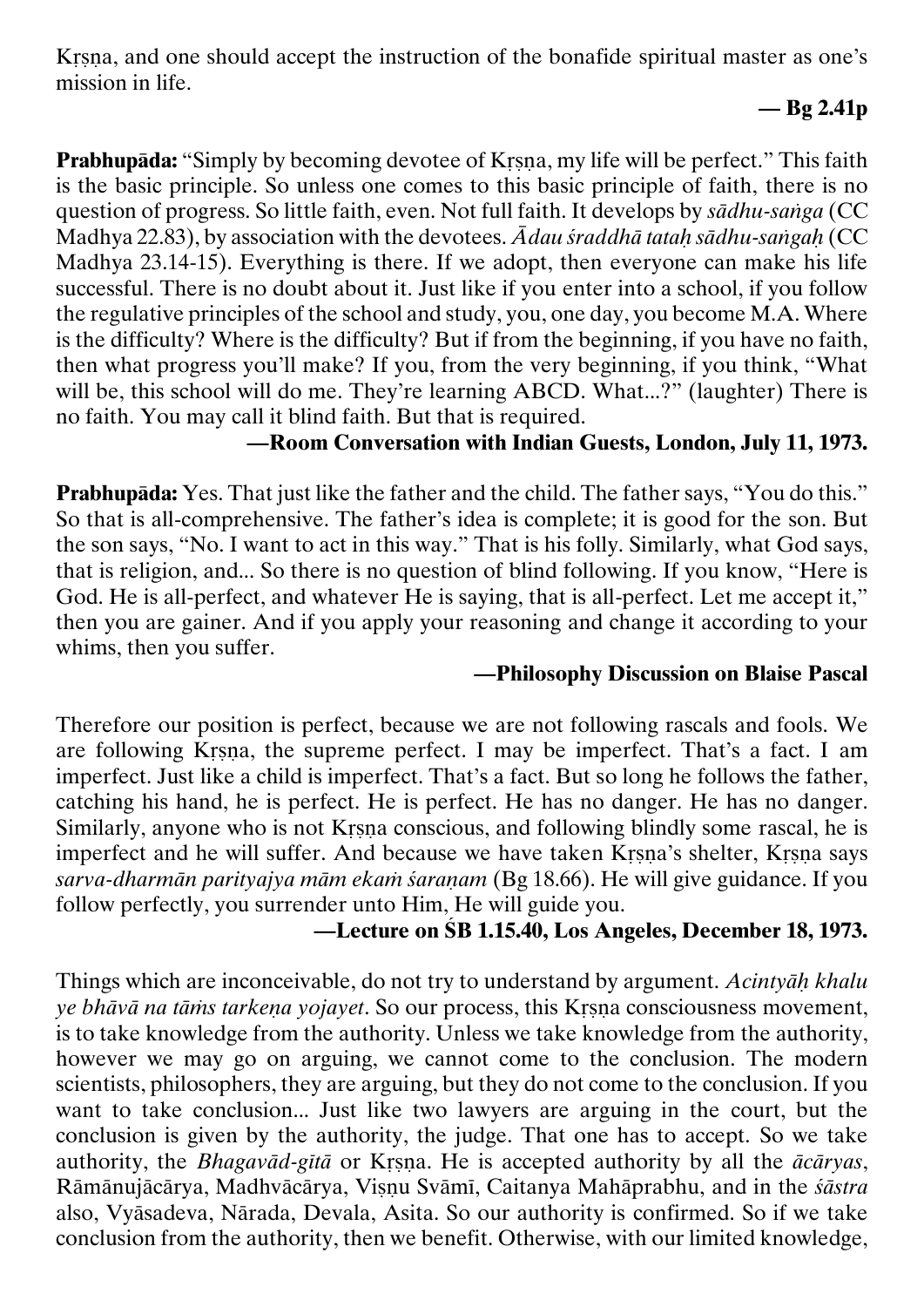if we go on arguing, then we cannot understand the conclusion..... So we simply follow what Krsna says, and we get benefit out of it. Then it is all right. And without following authority, if you go on arguing, there is no end. The same example, that two lawyers, both of them are learned scholar. They are going on arguing on some point, they do not come to conclusion. But when the judge gives his conclusion, that has to be accepted. That's final. So we have to find out the judge. That is Krsna. So we have got many points to understand by argument, but if we take the judgment of Krsna, then it is conclusive. **—Evening Darshan, Washington D.C., July 7, 1976.**

By material means, one cannot avoid the happiness and distress unique to his particular body. There are 8,400,000 bodily forms, each destined to enjoy and suffer a certain amount of happiness and distress. This we cannot change, for the happiness and distress are ordained by the Supreme Personality of Godhead, in accordance with whose decision we have received our bodies. Since we cannot avoid the plan of the Supreme Godhead, we must agree to be directed by Him, just as a blind man is led by a person who has eyes. Under any circumstances, if we remain in the condition allotted to us by the Supreme Lord and follow His instructions, we will become perfect. The main purpose of life is to follow the instructions of the Supreme Personality of Godhead. It is such instructions that constitute one's religion or occupational duty.

#### **—ÇB 5.1.15p**

In *Bhagavad-gétä* (2.65) it is said: *prasäde sarva-duùkhänäà hänir asyopajäyate*. Unless one is self-satisfied, he cannot be free from the miserable conditions of material existence. Therefore it is essential to render service to the *brāhmanas* and Vaisnavas to achieve the perfection of self-satisfaction. Śrīla Narottama dāsa Thākura therefore says:

#### *täìdera caraëa sevi bhakta-sane väsa janame janame haya, ei abhiläña*

"Birth after birth I desire to serve the lotus feet of the *äcäryas* and live in a society of devotees".

A spiritual atmosphere can be maintained only by living in a society of devotees and by serving the orders of the  $\bar{a}c\bar{a}ryas$ . The spiritual master in the best *brāhmana*. At present, in the age of Kali, it is very difficult to render service to the *brāhmana-kula*, or the *brāhmana* class. The difficulty, according to the *Varāha Purāna*, is that demons, taking advantage of Kali-yuga, have taken birth in *brāhmana* families. *Rāksasāh kalim āsritya jāyante brahma-yonisu (Varāha Purāna)*. In other words, in this age there are many socalled caste *brāhmanas* and caste *Gosvāmīs* who, taking advantage of the *sāstra* and of the innocence of people in general, claim to be *brāhmanas* and Vaisnavas by hereditary right. One will not derive any benefit by rendering service to such false *brāhmana-kulas*. One must therefore take shelter of a bona fide spiritual master and his associates and should also render service to them, for such activity will greatly help the neophyte in attaining full satisfaction. This has been very clearly explained by Srila Visyanatha Cakravartī Thākura in his explanation of the verse *vyavasāyātmikā buddhir ekeha kurunandana* (Bg. 2.41). By actually following the regulative principles of *bhakti-yoga* as recommended by Srila Narottama dāsa Thākura, one can very quickly come to the transcendental platform of liberation.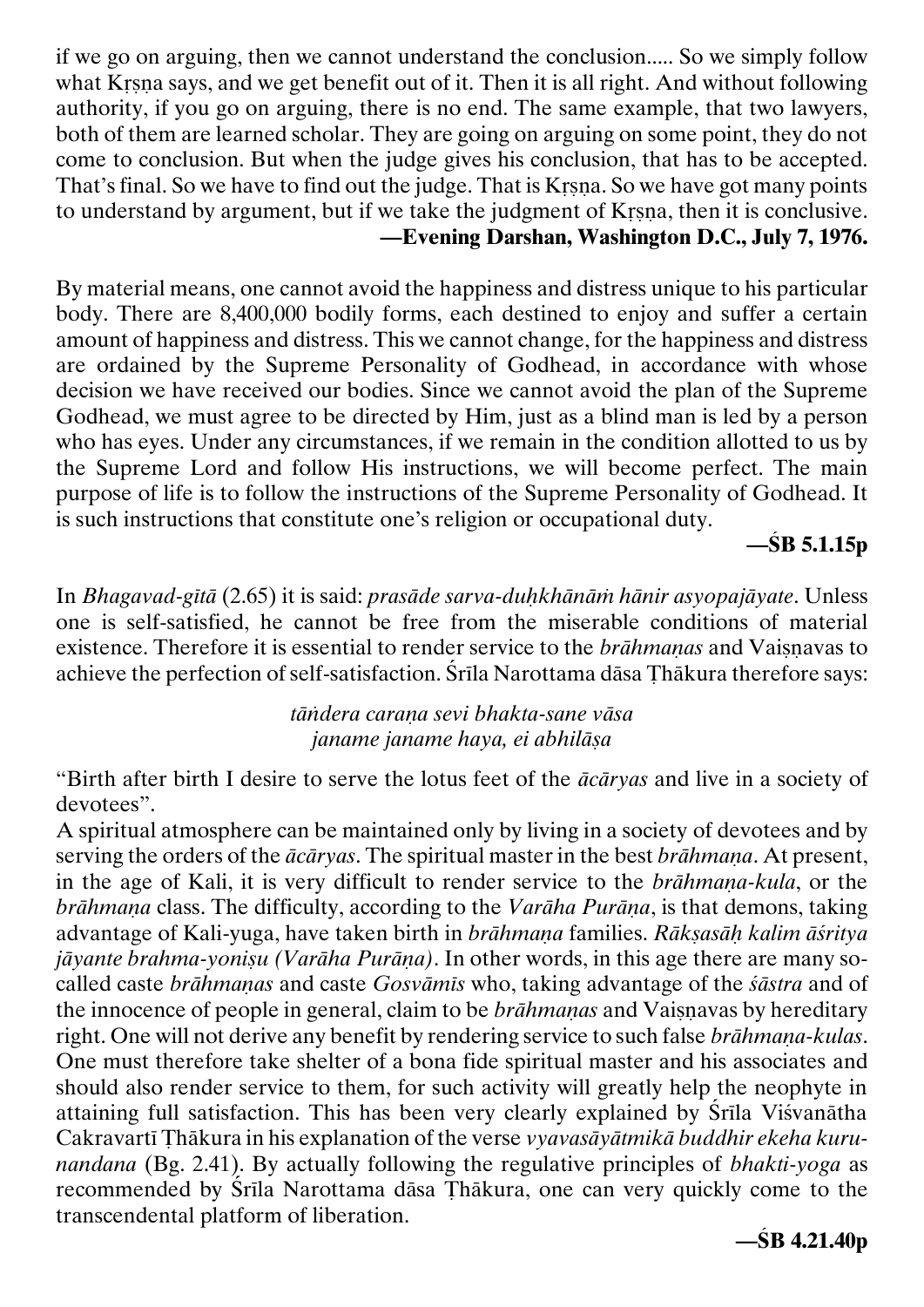**Prabhupäda:** Just like Prahläda Mahäräja, he's *mahäjana*; Bali Mahäräja, *mahäjana*; Brahmä, *mahäjana*; Närada, *mahäjana*; Lord Çiva, *mahäjana*. *Balir vaiyäsakir vayam. Janaka Mahārāja.* So we have to follow them. *Mahājano yena gatah sa panthāh* (CC Madhya 17.186). That is recommended in the *Bhagavad-gitā: evam paramparā prāptam imam rājarsayo viduh* (Bg 4.2). So there is no question of blind faith. If we follow the *mahājana*, example of the authorities, then our life is success. And guru means he is *mahäjana* or follower of *mahäjana*. So we have to select the *mahäjana* process. According to our process, we follow the Brahma-sampradäya. And Brahmä is one of the *mahäjanas*. So Brahmä has his disciplic succession, *paramparä*. Brahmä's disciple is Närada, Närada's disciple is Vyäsadeva, and Vyäsadeva's disciple is Çukadeva Gosvämé. In this way, we come to Caitanya Mahäprabhu. Then Caitanya Mahäprabhu's disciples, the six Gosvämés. Then others, then our Guru Mahäräja. But the same thing we are speaking. *Mahäjano yena gataù sa panthäù* (CC Madhya 17.186). We are not manufacturing anything. That is the *guru-paramparä* system. And if we follow strictly the line of *mahäjana*, then there is no question of mistake. It is not blind faith. The superiors are following, and we are also following. Of course, there are books, there are everything. *Śruti smrti-purānādi-pañcarātra-vidhi* (Brs. 1.2.101). Everything is there. So there is no question of being mistaken. The guide is there, the spiritual master is there. So there is no difficulty. Hare Krsna.

#### **—Evening** *Darçana***, Tehran, August 12, 1976.**

### **Surrender Is Only for Krsna**

(But it begins with surrender to the instructions of a bona fide guru.)

**Närada Muni continued: The Lord's form is always youthful. Every limb and every part of His body is properly formed, free from defect. His eyes and lips are pinkish like the rising sun. He is always prepared to give shelter to the surrendered soul, and anyone so fortunate as to look upon Him feels all satisfaction. The Lord is always worthy to be the master of the surrendered soul, for He is the ocean of mercy.**

Everyone has to surrender to someone superior. That is always the nature of our living condition. At the present moment we are trying to surrender to someone — either to society or to our nation, family, state or government. The surrendering process already exists, but it is never perfect because the person or institution unto whom we surrender is imperfect, and our surrender, having so many ulterior motives, is also imperfect. As such, in the material world no one is worthy to accept anyone's surrender, nor does anyone fully surrender to anyone else unless obliged to do so. But here the surrendering process is voluntary, and the Lord is worthy to accept the surrender. This surrender by the living entity occurs automatically as soon as he sees the beautiful youthful nature of the Lord.

**— ÇB 4.8.46+p**

## *What Does Accepting Guru Mean?*

Lord Caitanya Mahäprabhu says that "I accept the order of My spiritual master in toto, without any interpretation, without any argument, without any understanding. Whatever he has said, it is all right." This is acceptance of spiritual master. "Oh, I accept spiritual master, but I don't accept your order"— this is not acceptance of spiritual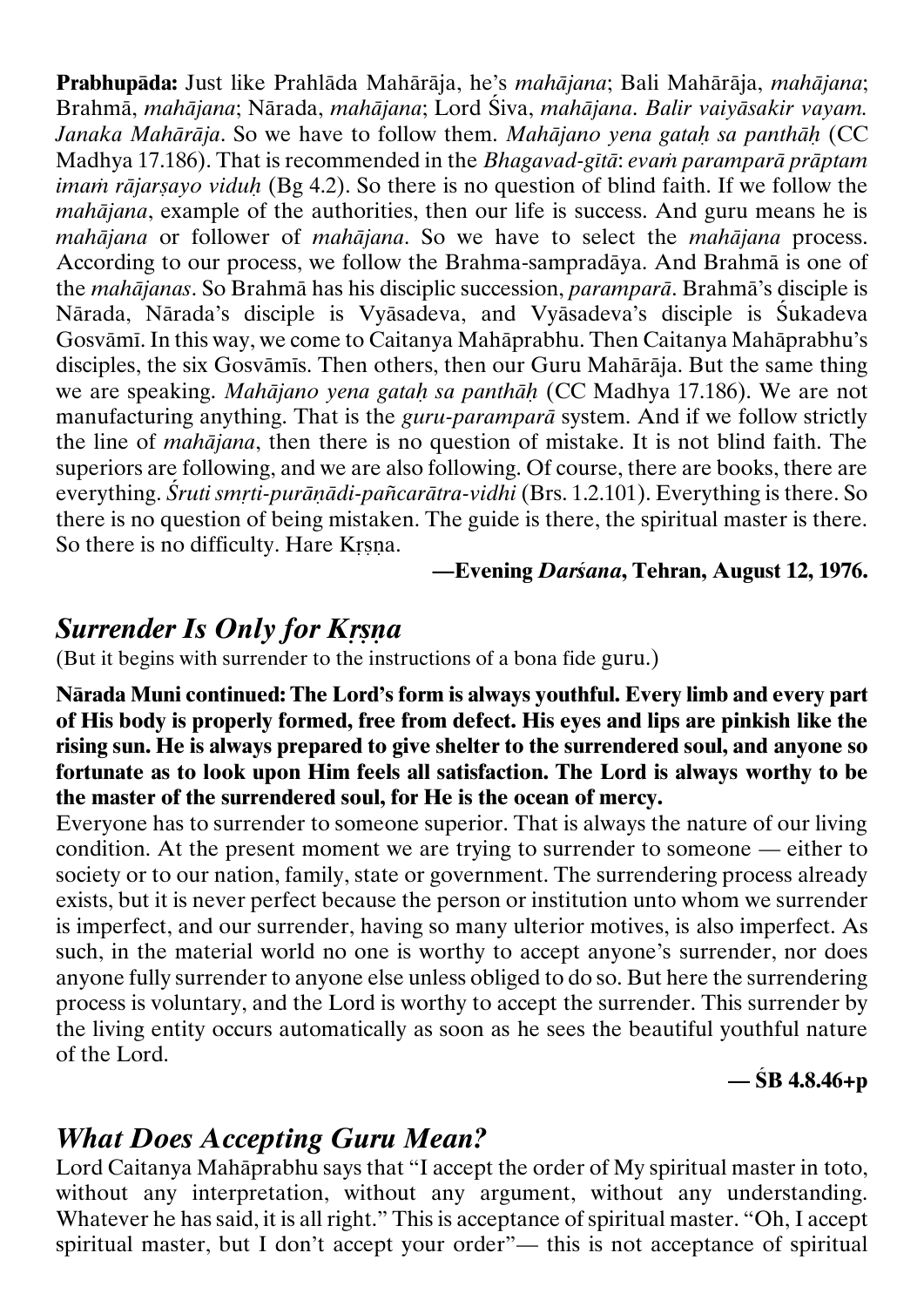master. If you at all accept somebody as spiritual master, you must test him. You must test him for at least one year if you have got doubts. And when you are convinced that "Here is a person whom I can follow blindly," then you accept. You haven't got to follow blindly. Spiritual master will not place before you anything unreasonable. But the process is that you cannot change the order of spiritual master. You cannot argue. You... Unless you are convinced that "I shall accept the order of this person without any argument," don't accept anybody as spiritual master.

#### **— Lecture on CC Ädi 7.76-81, San Francisco, February 2, 1967.**

*Anu* means repetition, and *anu* means following the footsteps of authority, spiritual master, *anu*. Our process is *anu*. We don't manufacture anything. We simply follow.... *Mahäjanas*. Great personalities, great authorities, that is our process. *Guru-mukhapadma-väkya, cittete kariyä aikya, ära na koriya mane äca*. This is the process. *guru-mukhapadma-väkya*, whatever is coming out of the mouth of the spiritual master... Because he'll never speak nonsense. He'll also speak the same thing which he has heard from his guru. That is called *anu, anu*, following. So this is very easy. We don't manufacture things. What is the use of manufacturing things? We are imperfect; what we can manufacture? Whatever we shall manufacture, that is imperfect because we are imperfect.

#### **— ÇB 7.9.12 Lecture, Mayapur, 10 Feb, 1979.**

If you take to this process and follow the principles, what will be the result? As soon as you understand, you will know that the Supreme Lord is the cause of all causes, but that He is not caused by any other cause. And He is the master of all planets. This is not accepting blindly. God has given you the power of reason, the power of arguing — but don't argue falsely. If you want to know the transcendental science you must surrender. Surrender to authority and know Him by signs. Don't surrender to a fool or a rascal. Find one who is coming in disciplic succession, one who is fully convinced about the Supreme Absolute Truth. If you find such a person, surrender and try to please him, serve him and question him. Surrender unto him is surrender to God. Question to learn, not to waste time.

#### **— Topmost Yoga System**

Satisfaction of the self-realized spiritual master is the secret of advancement in spiritual life. Inquiries and submission constitute the proper combination for spiritual understanding. Unless there is submission and service, inquiries from the learned spiritual master will not be effective. One must be able to pass the test of the spiritual master, and when he sees the genuine desire of the disciple, he automatically blesses the disciple with genuine spiritual understanding. In this verse, both blind following and absurd inquiries are condemned. Not only should one hear submissively from the spiritual master, but one must also get a clear understanding from him, in submission and service and inquiries.

**— Bg 4.34p**

#### *When Is Faith Not Blind?*

A devotee, when he understands thoroughly that "Here is one Supreme Person, who is the leader, who is the controller, who is the maintainer of everything," then he surrenders unto Him and becomes His devotee. You see? We, Krsna's devotee, we are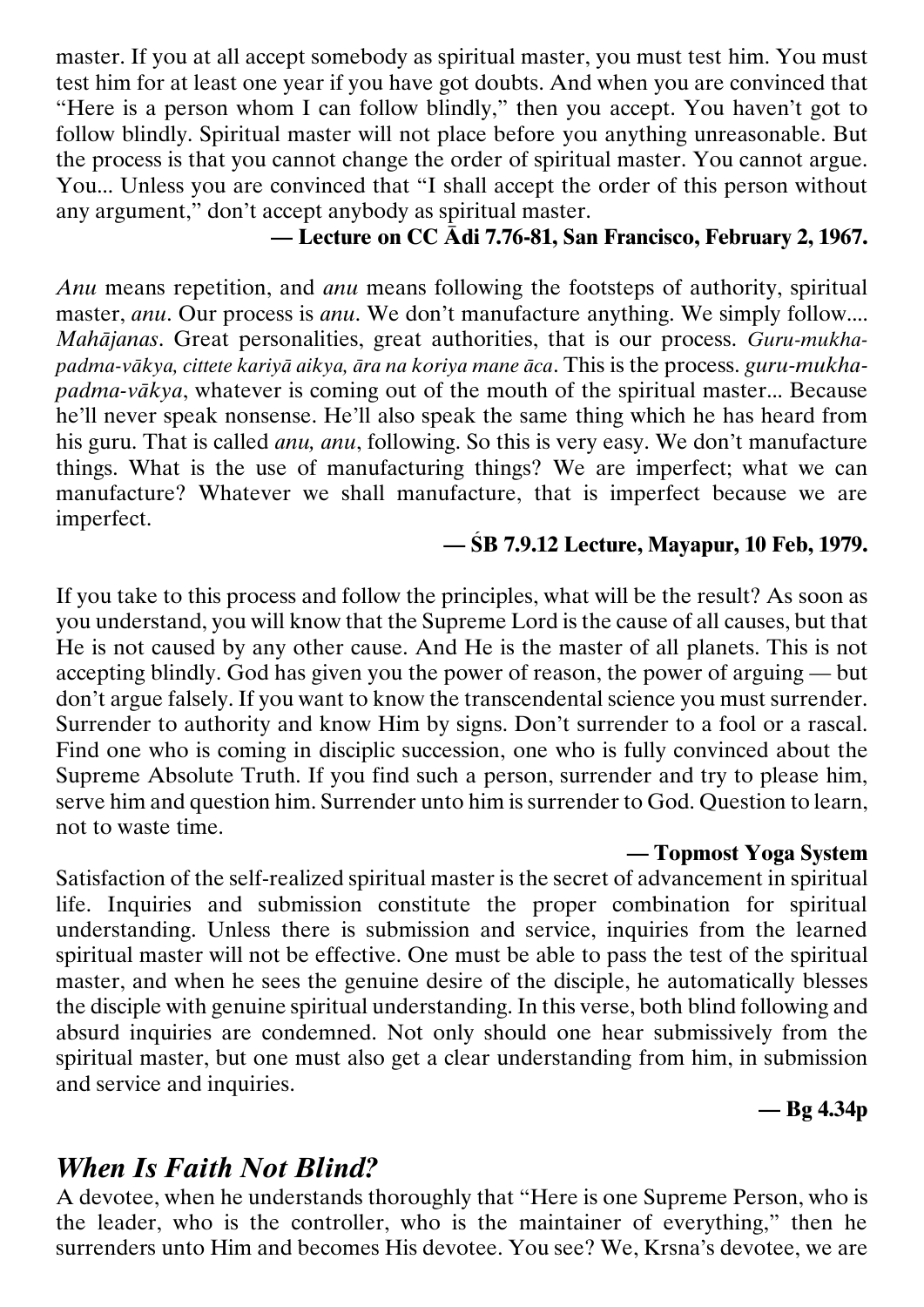not fools and rascals. We have got our reason. We have got our philosophy. When we know that Krsna is actually the supreme controller, the Supreme Person, the supreme maintainer, then we surrender. Then we become Krsna devotee. It is not blind. It is not blind. We are strongly convinced that that one person is the Supreme Person. Therefore we surrender. We are not blind followers.

#### **— Bg Lecture 16.8, Tokyo, January 28, 1975.**

*Asammoha*, freedom from doubt and delusion, can be achieved when one is not hesitant and when he understands the transcendental philosophy. Slowly but surely he becomes free from bewilderment. Nothing should be accepted blindly everything should be accepted with care and with caution.

#### **— Bg, 10.4-5p**

**Prabhupäda:** So there is no question of blind faith. Here it is said that "I have explained to you the knowledge, confidential and most confidential. Now you consider about it, and after due consideration, then do whatever you like." But if you actually appreciate that there is God, here is Krsna, so whatever He is saying, it is all right, *sarvam etad 'rtam manye* (Bg 10.14). There is no harm even if you accept his word blindly, there is no harm. Otherwise, if you don't like to follow blindly, then consider what is instructed. And then whatever you like, you can do. Both ways are there. But if you have faith in God, "God is saying this, I must do it," that blind faith is as good. Although it is blind faith, it is the fact. Actually it is not blind faith. It is full faith in God. "God is speaking this; I'll accept it." *Sa mahatma sudurlabhaù*. This is the position of *mahätmä*. Such *mahätmäs* are very rare.

#### **— Evening** *Darçana***, Tehran, August 12, 1976.**

**Prabhupäda:** Our preaching process is that you take *Bhagavad-gétä*'s instruction, that is perfect, and you'll be happy. This is our Krsna consciousness movement. Don't try to interpret it. Don't try to exact some meaning of your choice. No, that is not good. You take it as it is, you'll be benefited. Now if you take it, that it is spoken by *Bhägavan svayam*, then it is blind faith. It may be blind faith, but it is right.

#### **— Evening Darçana, Tehran, August 12. 1976.**

We are not following Caitanya Mahäprabhu blindly. That is not our position, just like Arjuna. Arjuna argued with Krsna in so many ways. At last, he accepted, "Yes." *Param brahma param dhāma pavitram*: (Bg 10.12) "You are the Supreme Person. The rascals, they do not understand Your personality, but Vyäsadeva, Närada, Asita, Devala, they have accepted, and I also see. Therefore, whatever you say, I agree. That's all" This is experiment. Arjuna did not accept Krsna blindly. He knew, but for our sake he gave so many arguments. At last, he accepted. We have to follow Arjuna.

#### **— Morning Walk, Bhuvanesvara, February 1, 1977.**

So Krsna is the higher authority. Krsna is the higher authority. If we accept Him and follow this instruction, and if we believe Him, then we get perfection. There is no doubt about it. Of course, these philosophical questions are difficult. It may not be very interesting. But it is..., they are to be understood. Actually, if we want to get out of ignorance, these books are meant for driving out ignorance. And as we become out of the ignorance, so we become free from this material entanglement. But at the present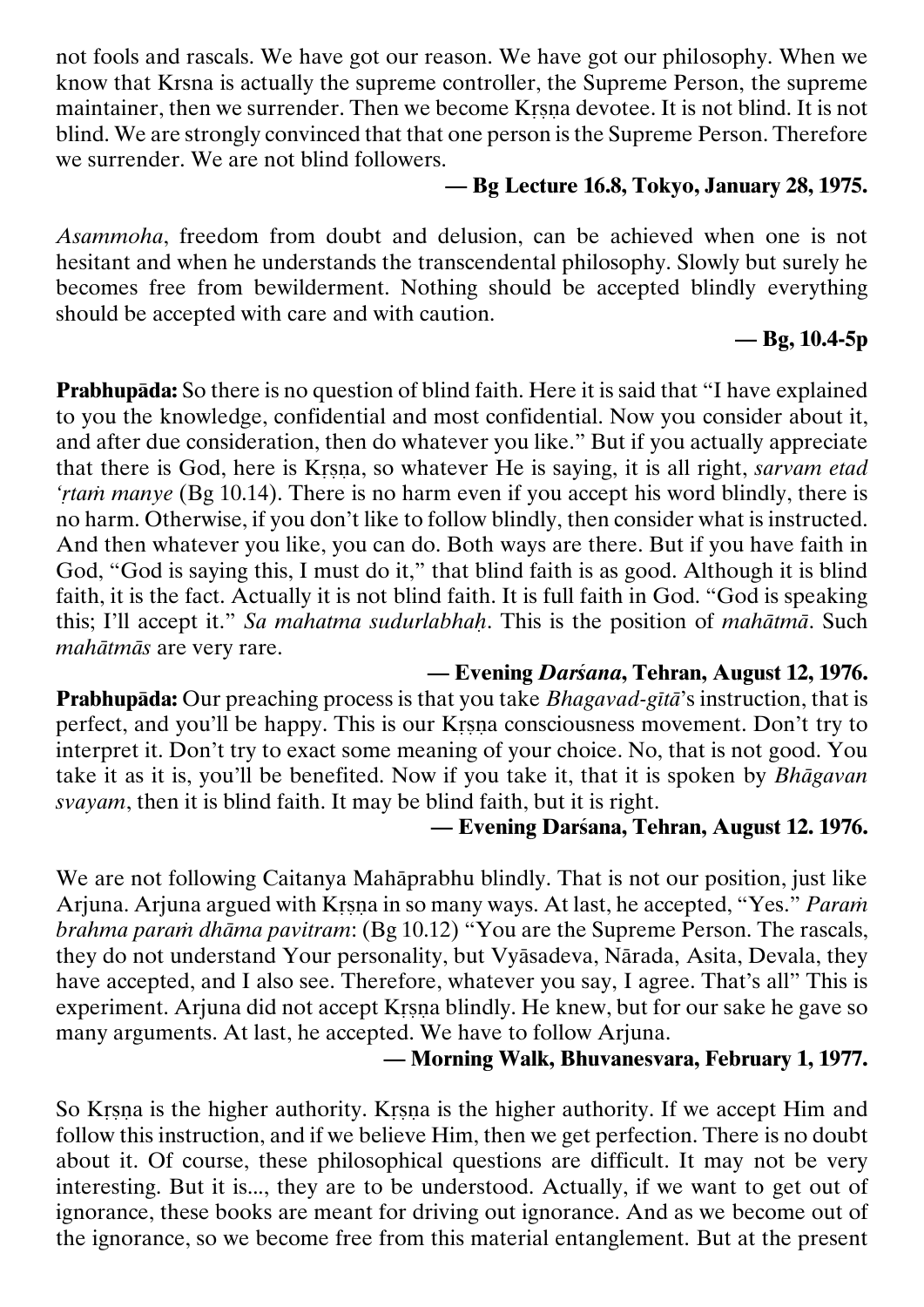age people are not so intelligent that they can follow. Therefore this *sankirtana* movement is the best. Everyone can take part. And when Hare Krsna chanting is there, undoubtedly... We discuss this *Bhagavad-gétä* only for understanding that we are not blindly following a principle. It is a science. It is based on philosophy and science. But we have made the process easy, that's all, by following great stalwart personalities. But it is not that it is a blind following. It is based on philosophy and science, this Krsna consciousness.

#### **— Bg Lecture 7.28-8.6, New York, October 23, 1966.**

So both should be combined, religion plus philosophy. One should understand the principles of religion with philosophy and logic. We are claiming college students, university students, because we are presenting religion on the basis of philosophy and logic. We are not blindly following. We have not dogmatism. We have got reason, philosophy, and everything, science. If you want to understand this Krsna consciousness on the basis of philosophy, logic and science, we are prepared to present to you. But the ultimate goal is to surrender unto the Supreme. So although you will find some of the students joining us, they are not very great philosopher or great scientist or great educationist, but they have accepted the reality, Krsna. Therefore they are the highest *yogés*.

#### **— General Lecture, Montreal, July 20, 1968.**

**This devotional service has to be performed strongly in perfect knowledge and with transcendental vision. One must be strongly renounced and must engage in austerity and perform mystic** *yoga* **in order to be firmly fixed in self-absorption.** Devotional service in Krsna consciousness cannot be performed blindly due to material emotion or mental concoction. It is specifically mentioned here that one has to perform devotional service in full knowledge by visualizing the Absolute Truth. We can understand about the Absolute Truth by evolving transcendental knowledge, and the result of such transcendental knowledge will be manifested by renunciation. That renunciation is not temporary or artificial, but is very strong. It is said that development of Krsna consciousness is exhibited by proportionate material detachment, or *vairägya*. If one does not separate himself from material enjoyment, it is to be understood that he is not advancing in Krsna consciousness. Renunciation in Krsna consciousness is so strong that it cannot be deviated by any attractive illusion. One has to perform devotional service in full *tapasya*, austerity. One should fast on the two *Ekädaçé* days, which fall on the eleventh day of the waxing and waning moon, and on the birthdays of Lord Krsna, Lord Räma and Caitanya Mahäprabhu. There are many such fasting days. *Yogena*  means "by controlling the senses and mind." *Yoga indriya-samyamah*. *Yogena* implies that one is seriously absorbed in the self and is able, by development of knowledge, to understand his constitutional position in relationship with the Superself. In this way one becomes fixed in devotional service, and his faith cannot be shaken by any material allurement.

#### **— ÇB 3.27.22 Translation and Purport.**

**Prabhupäda:** *sevonmukhe hi jihvädau (Brs. 1.2.234). By service only. You can understand God simply by service. There is no other way. And the faith begins from the tongue. You see? Therefore it is advised that you chant and take prasäda. Then*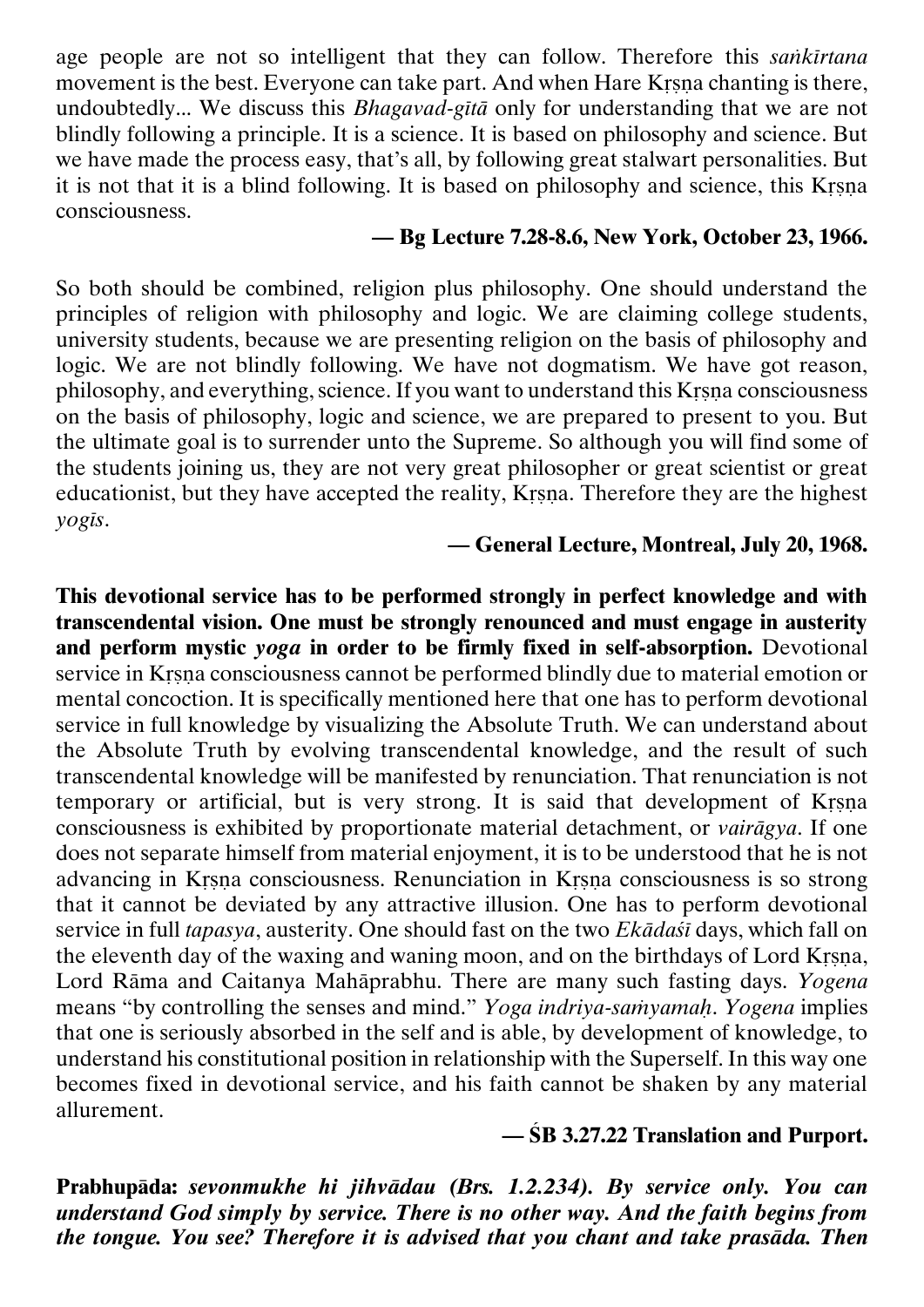*faith will come. Sevonmukhe hi jihvädau. It begins... The faith begins from the tongue. "Why?" People will be surprised. "Faith must begin from the mind, from the eyes, and why it is said tongue?" They do not know. That is also faith, that "Simply engaging tongue in the service of the Lord, I shall understand." So this is also blind faith. But actually it is happening. Chant Hare Krsna and take prasādam. That's all.* **— Morning Walk, San Francisco, July 21, 1975.**

*If the authority is right, then it is very better to submit in one place and get everything Just like we go to some supermarket. We get everything there, we go there.*  **— Morning Walk, Bhuvanesvara, January 29, 1977,**

**Prabhupäda:** So everything is there scientific. Simply we have to administer. We have got authoritative scripture, description, answers, everything is there. It is not blind following. It is not religious fanaticism. It is actually solid ground. Simply one has to understand nicely. That's all.

**— Room Conversation with Allen Ginsberg, Columbus, Ohio, May 12, 1969,**

### *How Do I Best "Understand Nicely"*

In brahminical culture a *brāhmana's* transcendental position is eternally maintained **because the injunctions of the** *Vedas* **are accepted with faith, austerity, scriptural conclusions, full sense and mind control, and meditation. In this way the real goal of life is illuminated, just as one's face is fully reflected in a clear mirror.**

Since it is described in the previous verse that feeding a living *brāhmana* is more effective than offering oblations in a fire sacrifice, in this verse it is now clearly described what brähmanism is and who a *brāhmana* is. A *brāhmana* must be fully conversant with the Vedic conclusion, which is described in *Bhagavad-gétä. Vedaiç ca sarvair aham eva vedyaù* (Bg. 15.15). The Vedic conclusion — the ultimate understanding, or *Vedānta* understanding is knowlege of Krsna. Actually that is a fact because simply by understanding Kåñëa as He is, as described in *Bhagavad-gétä* (*janma karma ca me divyam evam yo vetti tattvatah*), one becomes a perfect *brāhmana*. The *brāhmana* who knows Krsna perfectly well is always in a transcendental position. This is also confirmed in *Bhagavad-gétä* (14.26):

> *mām ca yo 'vyabhicārena bhakti-yogena sevate sa guëän samatétyaitän brahma-bhüyäya kalpate*

"One who engages in full devotional service and who does not fall down in any circumstances at once transcends the modes of material nature and thus comes to the level of Brahman."

Therefore a devotee of Lord Krsna is actually a perfect *brāhmana*. His situation is transcendental, for he is free from the four defects of conditional life, which are the tendencies to commit mistakes, to be illusioned, to cheat and to possess imperfect senses. A perfect Vaisnava, or Krsna conscious person, is always in this transcendental position because he speaks according to Krsna and His representative. Because Vaisnavas speak exactly according to the tune of Krsna, whatever they say is free from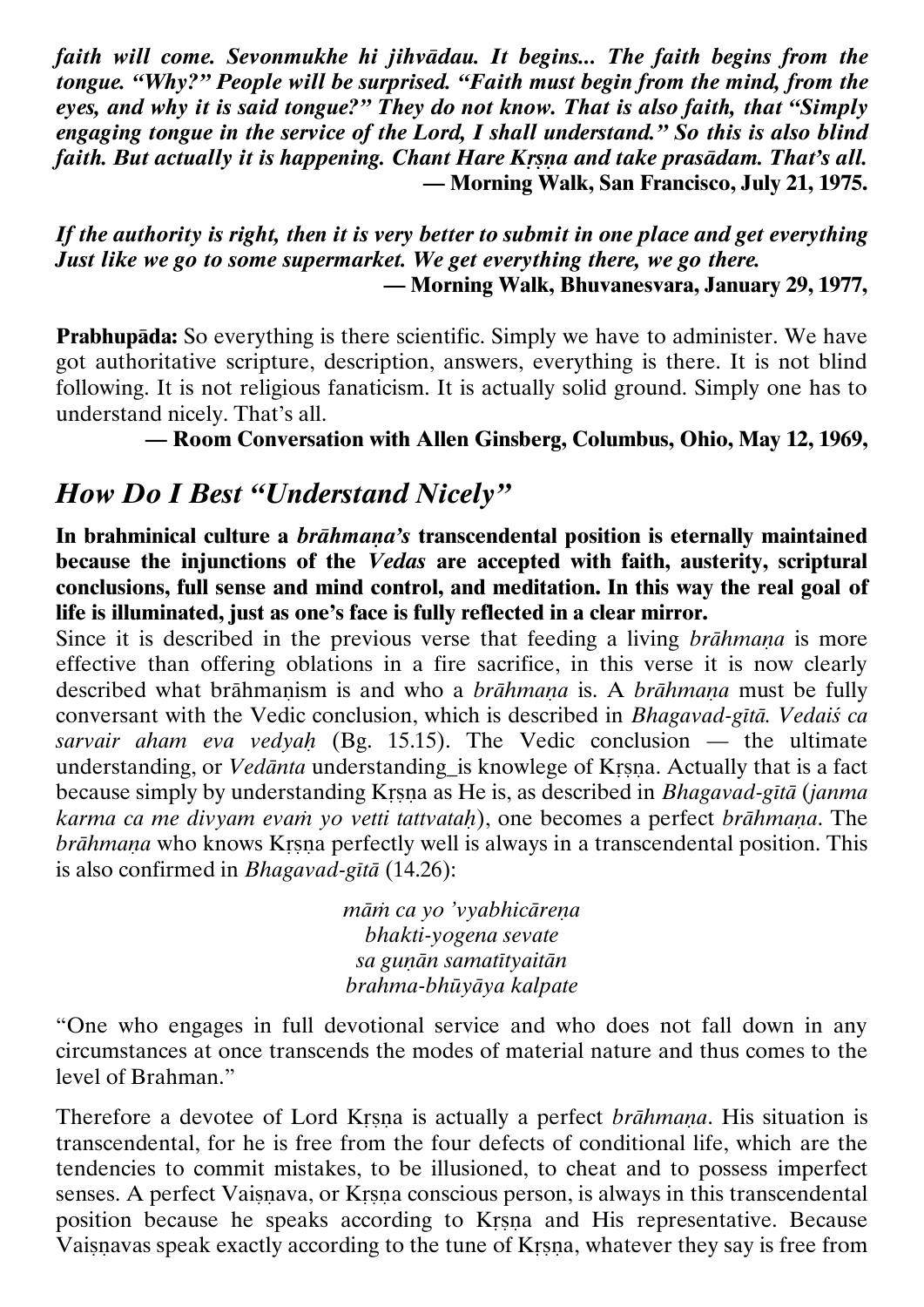these four defects. For example, Krsna, says in *Bhagavad-gita* that everyone should always think of Him, everyone should become His devotee, offer Him obeisances and worship Him, and ultimately everyone should surrender unto Him. These devotional activities are transcendental and free from mistakes, illusion, cheating and imperfection. Therefore anyone who is a sincere devotee of Lord Krsna and who preaches this cult, speaking only on the basis of Krsna's instructions, is understood to be *virajam*, or free from the defects of material contamination. A genuine *brāhmana* or Vaisnava therefore depends eternally on the conclusion of the *Vedas* or Vedic versions presented by the Supreme Personality of Godhead Himself. Only from Vedic knowledge can we understand the actual position of the Absolute Truth, who, as described in *Srimad-Bhāgavatam*, is manifested in three features — namely impersonal Brahman, localized Paramätmä and, at last, the Supreme Personality of Godhead. This knowledge is perfect from time immemorial, and the brahminical or Vaisnava culture depends on this principal eternally. One should therefore study the *Vedas* with faith, not only for one's personal knowledge, but for the sake of spreading this knowledge and these activities through real faith in the words of the Supreme Personality of Godhead and the *Vedas*.

 $-\text{\r{S}}\text{B}$  4.21.42+p

## *Please Read My Books*

Please always try to remember me by my teachings and we shall always be together just like I have written in the first publications of *Śrīmad-Bhagavatam*. "The spiritual master lives forever by his divine instruction and the disciple lives with him." Because I have always served my Guru Mahäräja and followed his teachings I am now even never separated from him. Sometimes *mayä* may come and try to interfere but we must not falter, we must always follow the chalked out path laid down by the great *äcäryas* and in the end you will see.

#### **—ÇP Letter to Cidananda, Bhaktivedanta Manor, 25 November, 1973.**

The GBC member means they will see that in every temple these books are very thoroughly being read and discussed and understood and applied in practical life. That is wanted, not to see the vouchers only, "How many books you have sold, and how many books are in the stock?" That is secondary. You may keep vouchers... If one is engaged in Krsna's service, there is no need of vouchers. That is... Everyone is doing his best. That's all. So we have to see that things are going on very nicely. So in that way the GBC members should divide some zones and see very nicely that things are going on, that they are chanting sixteen rounds, and temple management is doing according to the routine work, and the books are being thoroughly discussed, being read, understood practically. These things are required. Now, suppose you go to sell some book and if somebody says, "You have read this book? Can you explain this verse?" then what you will say? You will say, "No. It is for you. It is not for me. I have to take money from you. That's all." Is that very nice answer?

#### **— ÇB 2.9.2 Lecture, Melbourne, April 5, 1972.**

A temple is a place whereby one is given the opportunity to render direct devotional service to the Supreme Lord Sri Krsna. In conjunction with this you should always read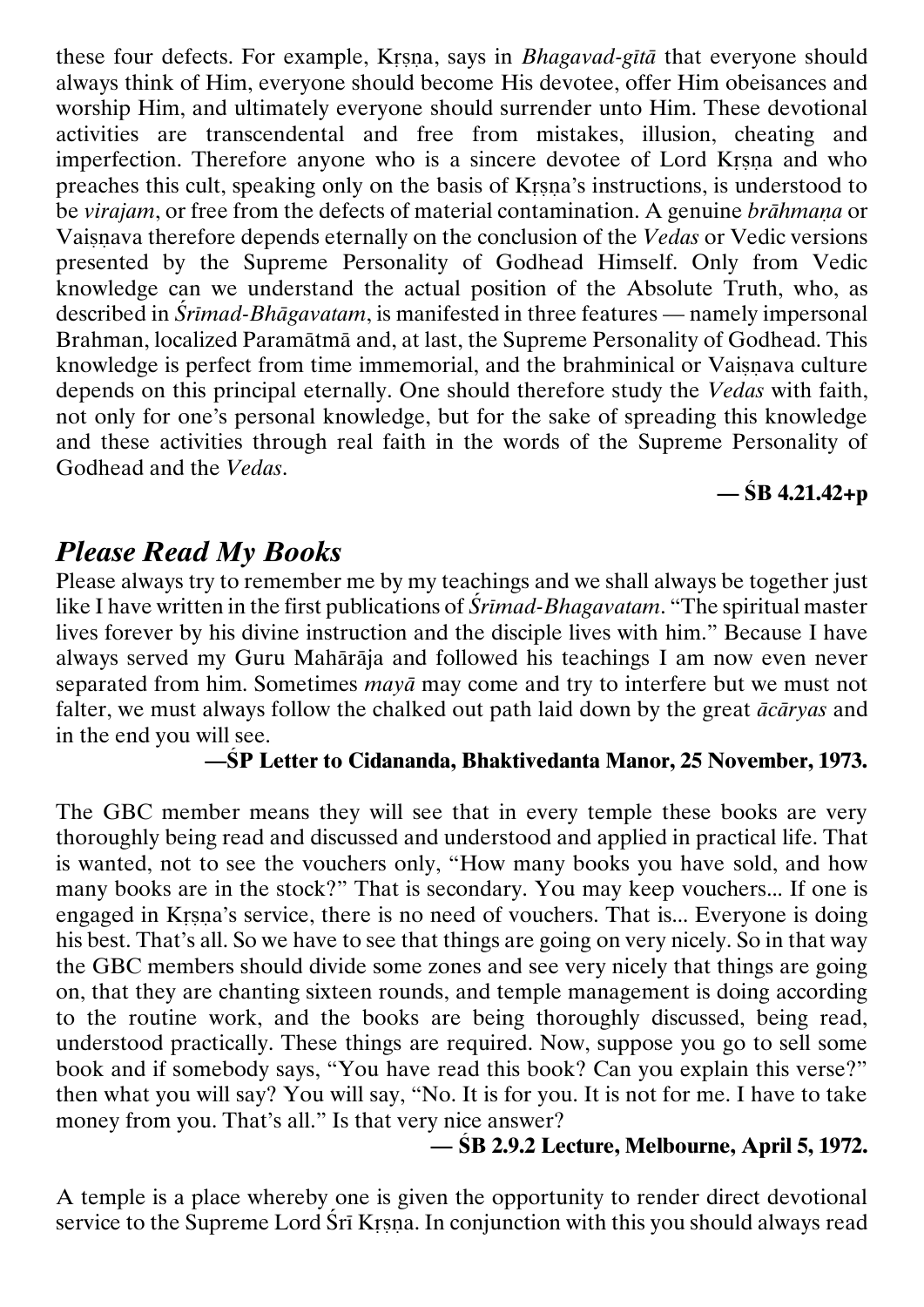my books daily and all your questions will be answered and you will have a firm basis of Krsna Consciousness. In this way your life will be perfect.

#### **— ÇP Letter to Hugo Salemon, Bombay, 22 November, 1974.**

If one simply regularly chants and follows the rules and regulative principles all questions of philosophy will be answered by Krsna from within and all doubt will be cleared also in this way. And the same answers are there again in our books like *Bhagavad-gétä As It Is*, *Çrémad-Bhägavatam,* etc. So please see that all the initiated devotees stick rigidly to their daily chanting and regulative living in devotional service. This is most important.

#### $\sim$  **SP** Letter to Madhudvisa, Los Angeles, 14 February, 1970.

When you study very carefully all of the literature which is available, especially *Bhagavad-gétä As It Is*, you will have in your grasp answers to all questions that may be put to you. Please encourage the others to read this *Bhagavad-gétä* at least one chapter every day.

#### **— ÇP Letter to Upendra, Los Angeles, 6 January, 1969.**

**Paramānanda:** We're always feeling your presence very strongly, Srila Prabhupāda, simply by your teachings and your instructions. We're always meditating on your instructions.

**Prabhupäda:** Thank you. That is the real presence. Physical presence is not important. **—Room Conversation, Vrndävana, October 6, 1977.** 

If there is no chance to serve the spiritual master directly, a devotee should serve him by remembering his instructions. There is no difference between the spiritual master's instructions and the spiritual master himself. In his absence therefore, his words of direction should be the pride of the disciple.

#### **—CC Ädi 1.35p**

If you have further questions you may write me or consult with the devotees in the temple. Actually I have already answered all questions in my books such as *Bhagavadgétä*, so kindly read them and chant Hare Kåñëa *mantra*.

#### **— ÇP Letter to Brian Fleming, Mayapur, 6 March, 1974.**

So utilize whatever time you find to make a thorough study of my books. Then all your questions will be answered.

#### **— ÇP Letter to Upendra, Nellore, 7 January, 1976.**

I am pleased to hear that you are chanting 16 rounds daily and reading my books regularly and following the four rules. In my books the philosophy of Krsna Consciousness is explained fully so if there is anything which you do not understand, then you simply have to read again and again. By reading daily the knowledge will be revealed to you and by this process your spiritual life will develop. Krsna Consciousness is not a hackneyed thing but it is something which is our natural and original consciousness. Presently our consciousness is clouded just like a mirror becomes covered with dust. So the cleansing process is this chanting and hearing and doing some